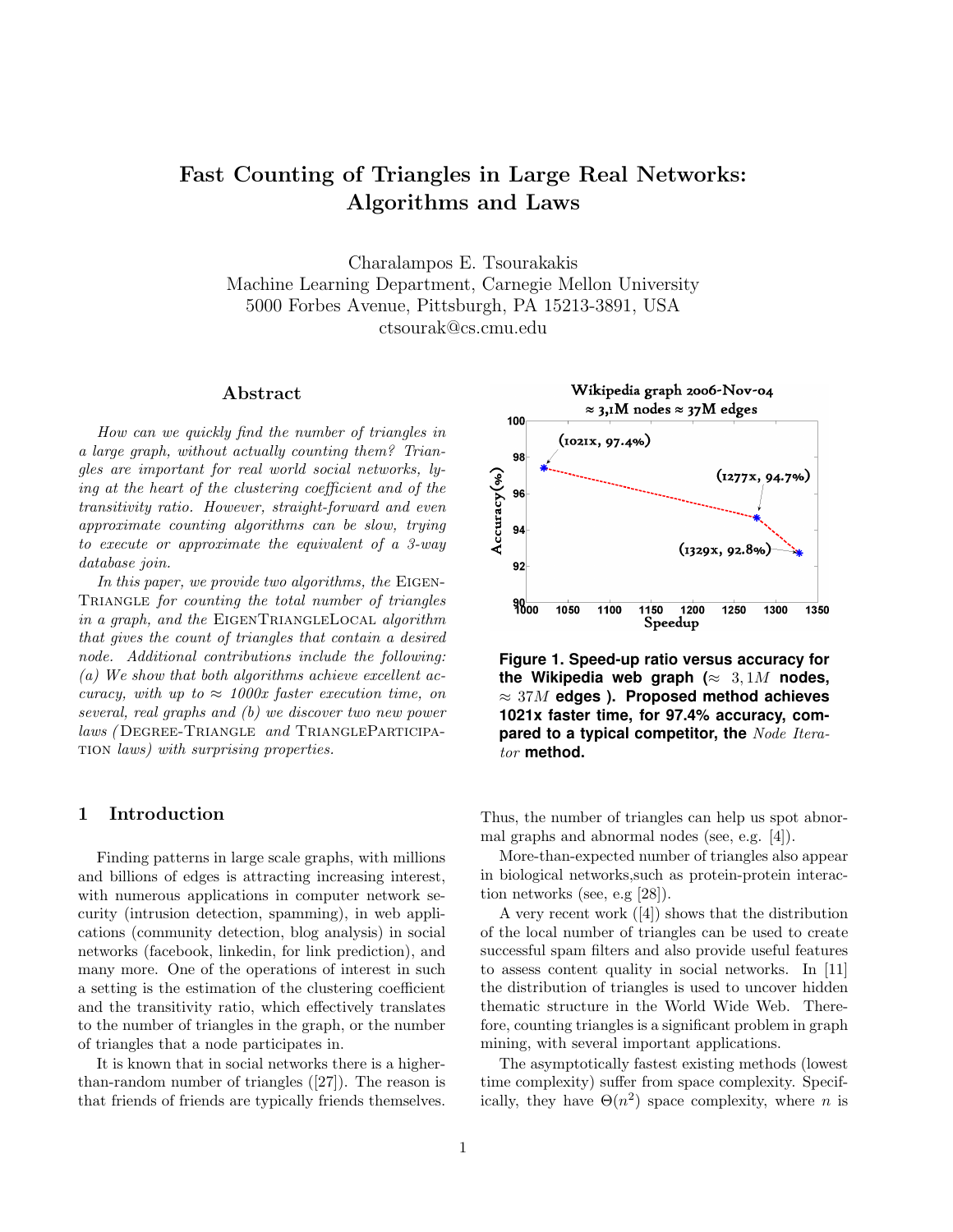the number of nodes in the network. For large or huge networks this is prohibitive. Therefore, in practice it is preferred to list the triangles ([20]). Other approaches, instead of counting exactly the triangles, adopt the streaming model  $([3],[5])$  or even more recently a semistreaming model([4]).

The main contribution of this paper is the EIGEN-TRIANGLE algorithm, based on Theorem 3.1 saying that the number of triangles is exactly one sixth of the sum of cubes of eigenvalues and the properties of "realworld" network spectra. This is a completely novel view point, which opens the door to the vast machinery of eigenvalue algorithms and fine-tunings. Eigenvalues can be easily computed for sparse graphs, and can be applied on a map/reduce ('hadoop') architecture, which is extremely promising for Peta-byte scale graphs.

The additional contributions are the following

- 1. Fast total triangle count An algorithm for the fast estimation of the number of triangles, with excellent accuracy: Figure 1 shows the performance of our algorithm for a web graph (Wiped, Nov. '06) with approximately  $\approx 3.1M$  nodes and  $\approx$  37M edges. We achieve about 1000x faster performance respectively than a straightforward, exact-counting competitor with more than 97% accuracy.
- 2. Fast local triangle count A theorem and an algorithm for the fast estimation of local triangle count, that is, the number of triangles  $\Delta_i$  that the i-Th node participates in. Again, the speedups and the accuracy are excellent, as we show in section 4.
- 3. Extensive experimentation We used almost 160 real-world data sets; the speed-ups were between 34x to 1075x,for accuracy at least 95%.
- 4. Laws: New power laws in real networks with surprising properties.

The rest of the paper is organized as follows: Section 2, surveys earlier triangle-counting methods. In Section 3 we present the EIGENTRIANGLE and EIGEN-TRIANGLELOCAL theorems and algorithms, for global and local triangle counting, respectively. Section 4 gives the experimental results on several real data sets. Section 5 lists some surprising laws that govern the count of triangles in real graphs. In Section 6 we present some theoretical ramifications of the previous sections and we conclude in Section 7.

## 2 Related work

Let  $G(V, E)$ , n=|V|, m=|E| be an undirected graph without self-edges. A triangle is a set of three fully connected nodes. In this section we briefly review the state-of-the-art work related to the problems of global and local triangle counting. By global we refer to the problem of counting the total number of triangles in G and by local to the problem of counting the number of triangles per each node. Two other problems related to triangles are  $(i)$  deciding whether G contains a triangle and  $(ii)$  for each triangle in  $G$ , list the participating nodes. Before we make the overview, we state a few facts about the spectrum of a graph.

Eigenvalues Depending on whether the graph is represented as an adjacency or as a Laplacian matrix ([7]), the eigenvalues receive different meaning: in the former case, they indicate the path capacity of the graph ([18]) whereas in the latter the connectivity of the graph ([7]). A classical method for finding the eigenvalues of a matrix is the QR method  $([17])$ . A huge literature, which is impossible to list here, exists for the eigenvalue problem.

Non-streaming algorithms The brute-force approach enumerates all possible triples of nodes  $(O(n^3))$ . The algorithms with the lowest time complexity for counting triangles rely on fast matrix multiplication. The asymptotically fastest algorithm to date is  $O(n^{2.376})$  [8]. In [2], an algorithm of  $O(m^{\frac{2\omega}{\omega+1}})$   $\subset$  $O(m^{1.41})$  time complexity and of  $\Theta(n^2)$  space complexity is proposed to find and count triangles in a graph. However, these methods suffer from  $\Theta(n^2)$  space complexity. Listing methods ([26]) are preferred against matrix-based methods. Even if these methods solve problem *(ii)* which is more general than the global and local triangle counting, they are more efficient. Two straightforward listing methods are the Node Iterator and the Edge Iterator algorithms. The Node Itera $tor$  considers each one of the  $n$  nodes and examines which pairs of its neighbors are connected. The time complexity of the *Node Iterator* is  $nd_{max}^2$ . This is a significant improvement over the brute-force approach when the graph is sparse. The Edge Iterator algorithm computes for each edge the number of triangles that contain it. The time complexity of this algorithm is  $O(\sum_{v \in V} d_v^2)$ . Asymptotically, both methods have the same time complexity ([26]). In [2], a listing algorithm of time complexity  $\Theta(m^{\frac{3}{2}})$  is proposed. However, the space complexity is  $\Theta(n^2)$ . In [26] the *forward* algorithm is proposed, which is an improvement of the *Edge Iterator* algorithm, with running time  $\Theta(m^{\frac{3}{2}})$ . In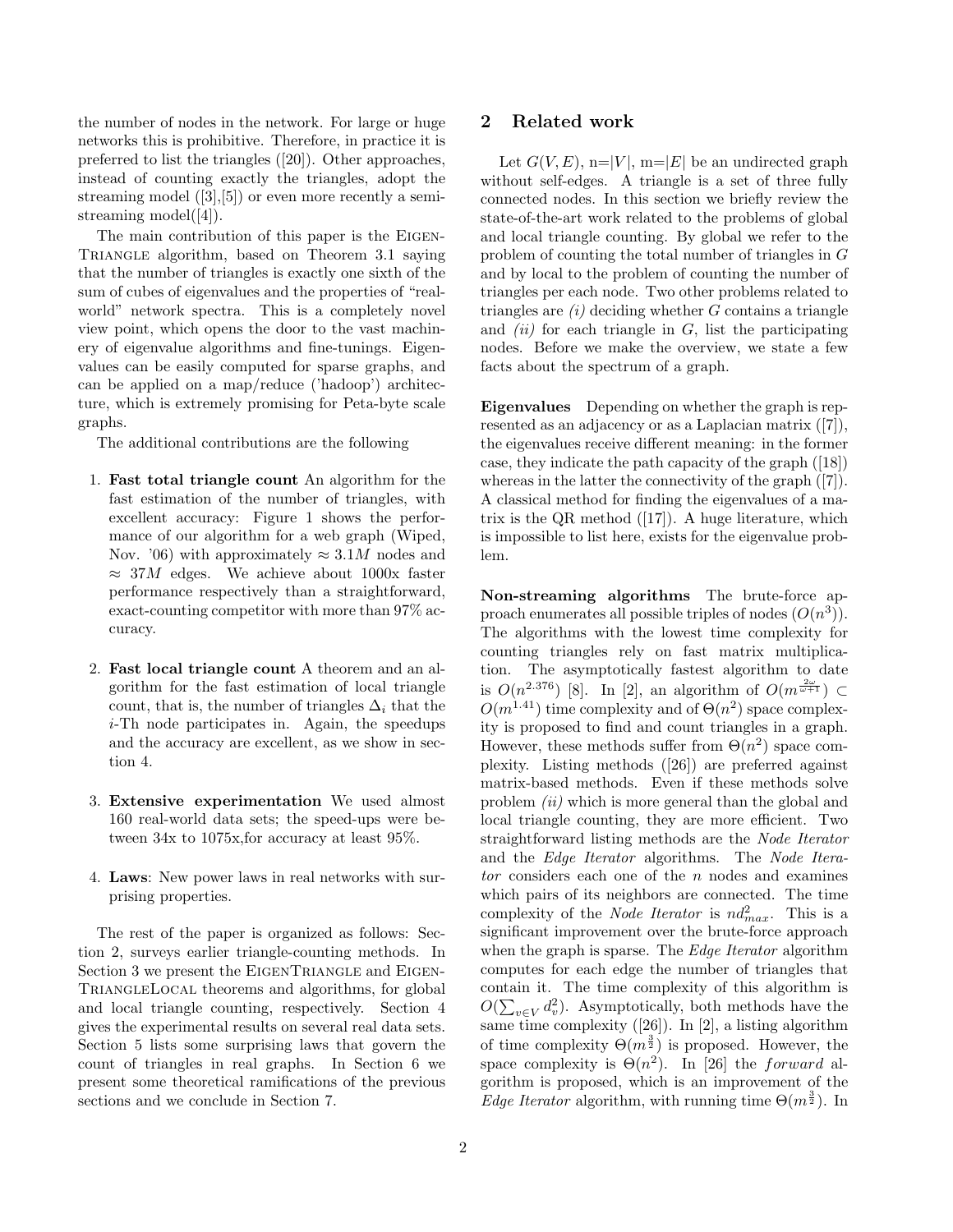[20], a further improvement of the forward algorithm is proposed, called the compact-forward algorithm.

Streaming algorithms The memory restrictions when dealing with huge graphs lead us to the streaming approach. In the streaming model, the goal is to find a randomized algorithm that outputs an  $\epsilon$ -approximation of the number of triangles with probability at least  $1-\delta$ with one pass access to the graph data stream. The main advantage of this approach in comparison to the non-streaming scenario is that it requires a single pass over the data. Representative work on the streaming case are [3] and [5]. In [3], rigorous theory supports the algorithms making them attractive for practical applications. Still, there are open issues according to the authors such as justifying when their adjacency stream model is superior to the naive sampling method.In [5], accuracy in certain cases can be an issue. Recently, the semi-streaming model was introduced by [4] to solve the local counting problem. This model relaxes the strict restriction of the single pass over the data, and instead it uses an amount of main memory  $(O(n))$  and performs  $O(log(n))$  sequential scans over the edge file. The authors do not make a comparison to existing approaches and report overflow problems in the implementation as the number of passes increases.

## 3 Proposed Method

The goal of this work is to propose a new method for counting triangles approximately in large, realworld networks while being accurate, fast, and easily parallelizable. The last goal is also of great importance, since it will provide a way to mine huge graphs using parallel architectures such as the map/reduce ('hadoop') [10]. Furthermore,if all these goals are met at once, the "trade-off" described in section 2 will be destroyed. The method we propose achieves all the above characteristics when the graph has some special properties. Real-world networks appear to have them very frequently.

Table 1 gives a list of symbols and their definitions.

#### 3.1 Theorems and proofs

Using simple linear algebra arguments, we prove two theorems on the top of which our methods are built.

Theorem 3.1 (EigenTriangle) The total number of triangles in a graph is proportional to the sum of cubes of eigenvalues, namely:

$$
\Delta(G) = \frac{1}{6} \sum_{i=1}^{n} \lambda_i^3 \tag{1}
$$

| Sym.                                    | Definition                                  |  |
|-----------------------------------------|---------------------------------------------|--|
| G                                       | Undirected graph (no self-edges)            |  |
| $d_{max}$                               | maximum node degree                         |  |
| Δ                                       | total number of triangles                   |  |
| $\Delta'$                               | EIGENTRIANGLE's estimation of $\Delta$      |  |
| $\Delta^{d_m}_{avg}$                    | average number of triangles over all        |  |
|                                         | nodes with degree $d_m$                     |  |
| $\vec{\Delta}(G) = [\Delta_i]_{i=1n}$   | $\Delta_i$ number of triangles              |  |
|                                         | node i participates                         |  |
| $\vec{\Delta}'(G) = [\Delta'_i]_{i=1n}$ | $\Delta'_{i}$ EIGENTRIANGLELOCAL's          |  |
|                                         | estimation of $\Delta_i$                    |  |
| m, n                                    | Number of edges and nodes.                  |  |
| $[n] = (1n)$                            | Node ids                                    |  |
| A                                       | Adjacency matrix                            |  |
| $\lambda_i$                             | $top-i-th$ eigenvalue (absolute value)      |  |
| $\vec{u}_i$                             | <i>i</i> -th top eigenvector                |  |
|                                         | (eigenvector corresponding to $\lambda_i$ ) |  |
| $\vec{\Lambda}_k = [\lambda_i]_{i=1k}$  | $k$ top eigenvalues                         |  |
| $\mathbf{U}_k = [u_1   \dots   u_k]$    | matrix containing the                       |  |
|                                         | $k$ top eigenvectors as its columns         |  |
| TPPL                                    | triangles per node power law                |  |
| <b>DTPL</b>                             | degree triangle power law                   |  |

## **Table 1. Definitions of symbols and acronyms**

**Proof** The diagonal element  $\alpha_{ii}$  of the square matrix  $A<sup>3</sup>$  contains the number of paths of length 3 that begin and end at the same node  $i$ . The only way this can happen is to have a triangle in which node  $i$  participates. Therefore the trace of  $\mathbf{A}^3$  is three times the total number of triangles (since we are triple counting them because each triangle has 3 participating nodes). Furthermore, since the graph is undirected and we are counting each triangle as two (triangle  $ikj$ is counted as  $i \to k \to j$  and  $i \to j \to k$ ). Therefore the following equality holds:  $\Delta(G) = \frac{1}{6}trace(\mathbf{A}^3)$ . Furthermore, if  $\lambda$  is an eigenvalue of **A** then  $\lambda^k$  is an eigenvalue of  $A^k$  ( $k \geq 1$ ). Finally, we know that  $\sum_{i=1}^{n} \lambda_i = trace(\mathbf{A}).$  Combining the above equations, we get that  $\Delta(G) = \frac{1}{6} \sum_{i=1}^{n} \lambda_i^3$ . Q.E.D

In case the graph  $G$  is directed, theorem 3.1 still holds but with a slight modification: as it can be easily seen by the proof instead of multiplying the sum of the right side with  $\frac{1}{6}$  we multiply by  $\frac{1}{3}$ . In this case  $\Delta(G)$ is the total number of undirected triangles.

Theorem 3.2 (EigenTriangleLocal) The number of triangles  $\Delta_i$  that node i participates in, can be computed from the cubes of the eigenvalues of the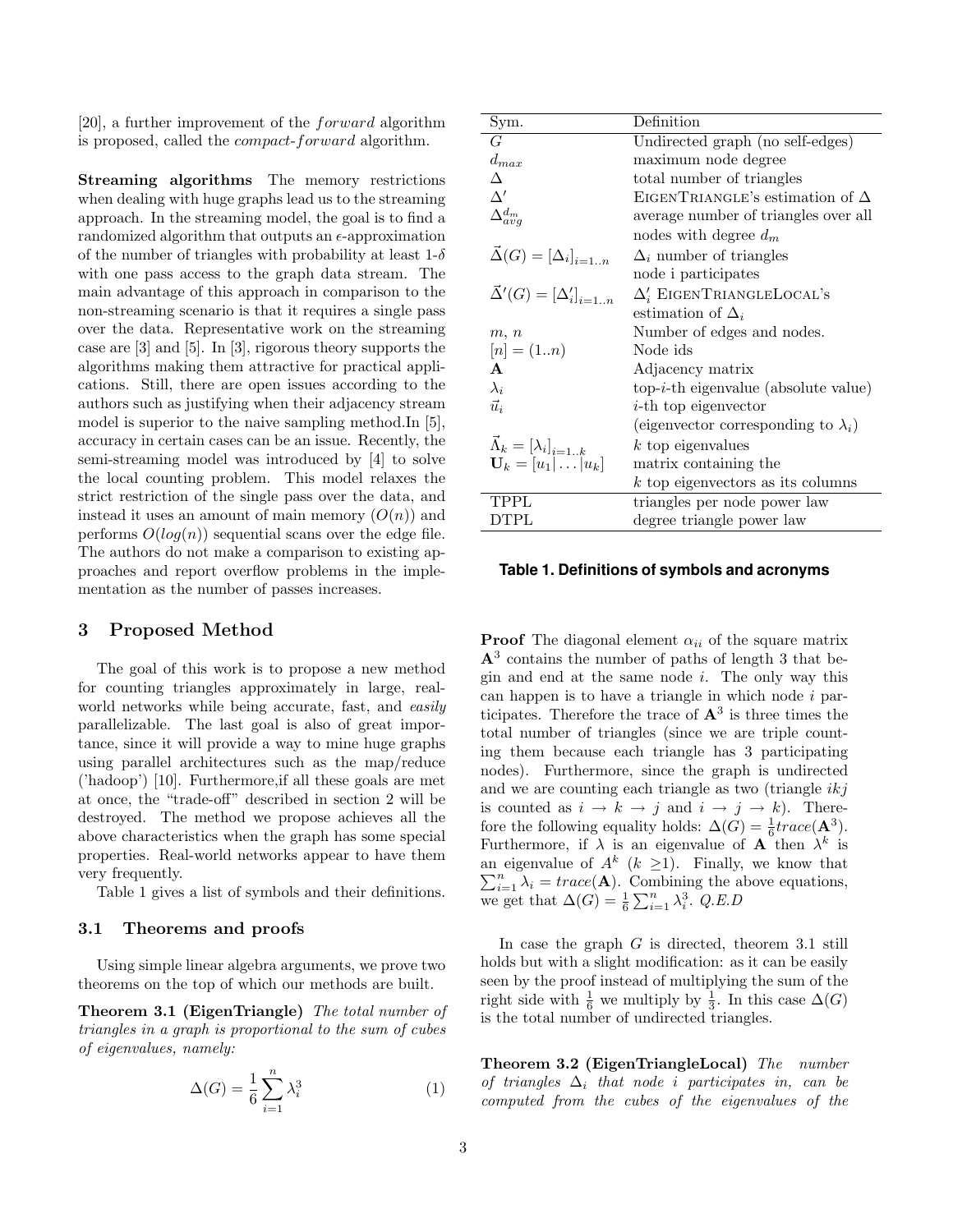Algorithm 1 The EIGENTRIANGLE algorithm

**Require:** Adjacency matrix  $A$  ( $nxn$ ) Require: Tolerance tol **Output:**  $\Delta'(G)$  global triangle estimation  $\lambda_1 \leftarrow \text{LanczosMethod}(A, 1)$  $\vec{\Lambda} \leftarrow [\lambda_1]$  $i \leftarrow 2$  {initialize i,  $\vec{\Lambda}$ } repeat  $\lambda_i \leftarrow$  LanczosMethod $(A, i)$  $\vec{\Lambda} \leftarrow \begin{bmatrix} \vec{\Lambda} \lambda_i \end{bmatrix}$  $i \leftarrow i + 1$ until  $0 \leq \frac{|\lambda_i^3|}{\sum_i^n}$  $\frac{|\alpha_i|}{\sum_{j=1}^i \lambda_j^3} \leq tol$  $\Delta'(G) \leftarrow \frac{1}{6} \sum_{j=1}^i \lambda_j^3 \ \text{return } \Delta'(G)$ 

adjacency matrix

$$
\Delta_i = \frac{\sum_j \lambda_j^3 u_{i,j}^2}{2} \tag{2}
$$

where  $u_{i,j}$  is the *i*-th entry of the *j*-th eigenvector.

Proof Easy extension of 3.1. It follows from the facts that since  $\mathbf{A}_{nxn}$  is symmetric,  $\mathbf{A} = \mathbf{U}_n \Sigma \mathbf{U}'_n$ , where  $\Sigma$  is a diagonal matrix with  $diag(\Sigma) = \vec{\Lambda}_n$  (all eigenvalues are real and  $\mathbf{U_{n}}$  is an orthogonal matrix and therefore  $\mathbf{A}^3 = \mathbf{U}_n \Sigma^3 \mathbf{U}'_n$  according to [25]) and that each triangle is counted twice. Q.E.D

## 3.2 Proposed algorithms

We can see the pseudocode of the EIGENTRIANGLE and EigenTriangleLocal algorithms. Both take only a tolerance parameter: tol. The intuition behind the tolerance parameter is to stop looping when the smallest eigenvalue contributes very little to the total number of triangles.

Both algorithms use the subroutine LanczosMethod as a black box<sup>1</sup> . The Lanczos method is a well studied projection method for solving the symmetric eigenvalue problem using Krylov subspaces. Our choice is due to the following reasons: a) It is based only on matrix-vector products, which are easy to parallelize. b) "..with minimal memory requirements very large problems can be handled on not very large computers, and huge problems can be handled on large computers" (quote from [9]). c) High quality software is available (ARPACK,Parallel ARPACK etc.). More details about the Lanczos method can be found in [17], [19].

Algorithm 2 The EIGENTRIANGLELOCAL algorithm

**Require:** Adjacency matrix  $A$  ( $n \times n$ ) Require: Tolerance tol **Output:**  $\vec{\Delta}'(G)$  per node triangle estimation  $\langle \lambda_1, \vec{u_1} \rangle \leftarrow LanczosMethod(A, 1)$  $\vec{\Lambda} \leftarrow [\lambda_1]$  $\mathbf{U} \leftarrow [\vec{u_1}]$  $i\leftarrow 2$ {initialize i,  $\vec{\Lambda}$ , U} repeat  $\langle \lambda_i, \vec{u_i} \rangle \leftarrow LanczosMethod(A, i)$  $\vec{\Lambda} \leftarrow \begin{bmatrix} \vec{\Lambda} \lambda_i \end{bmatrix}$  $\mathbf{U} \leftarrow \left[\mathbf{U} \; \vec{u_i}\right]$  $i \leftarrow i + 1$ until  $0 \leq \frac{|\lambda_i^3|}{\sum_i^3}$  $\frac{|\alpha_i|}{\sum_{j=1}^i \lambda_j^3} \leq tol$ for  $j = 1$  to n do  $\Delta_j' = \frac{\sum_{k=1}^i u_{jk}^2 \lambda_k^3}{2}$ end for  $\vec{\Delta}'(G) \leftarrow [\Delta'_1, ..., \Delta'_n]$  $\mathsf{return} \ \ \vec\Delta'(G)$ 

The idea of both algorithms could not be more simple and clear: find the diagonal of a low rank approximation of  $A^3$ .

#### 3.3 Why so successful?

Real-world networks have several special properties, such as small-worldness, scale-freeness and selfsimilarity characteristics. Two among the many special properties are the reason that our EIGENTRIANGLE and EigenTriangleLocal algorithms achieve excellent accuracy, and excellent speedup at the same time:

- (a) The absolute values of their eigenvalues are skewed, typically following a power law  $([13], [24], [6]).$
- (b) Moreover, the signs of the eigenvalues tend to alternate ([14])) and thus their cubes roughly cancel out.

The combination of the two properties means that the first top strongest eigenvalues (experimentally 1- 25, 3(a) lead to an excellent approximation.

Figure 2 shows the typical spectrum of a real-world network. It plots the rank of the eigenvalue vs. its value for the Political Blogs network ([1]). The two crucial properties described above are verified.

<sup>1</sup>For simplifying presentation, depending on the number of output arguments, Lanczos returns either  $\lambda_i$  only or  $\vec{u_i}$  too. The required time is the same in both cases.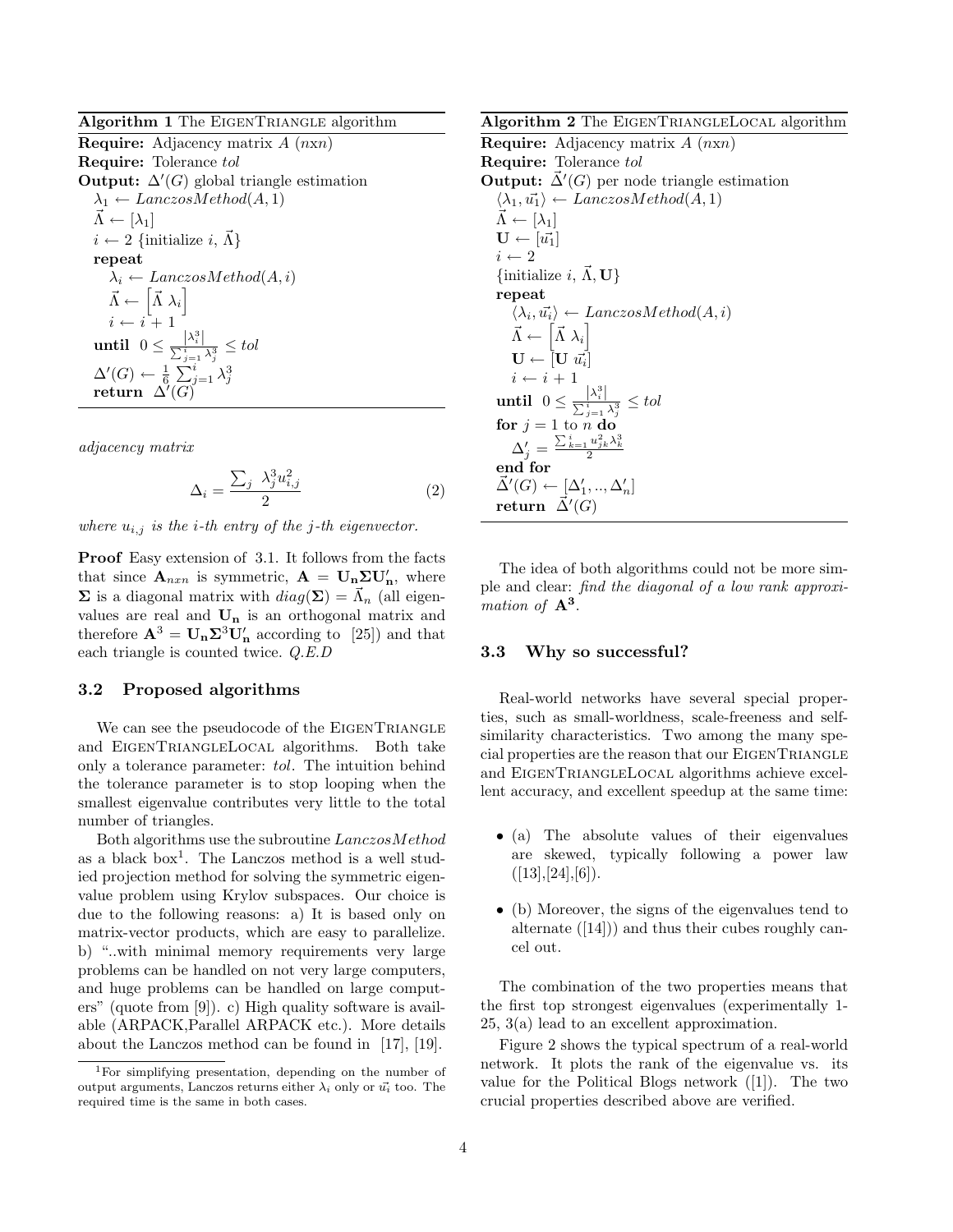## 3.3.1 Justifying the convergence speed of the Lanczos method

Lanczos algorithm can run in general into convergence problems. However, in the experiments we conducted, we never faced this problem. This interesting phenomenon happens because real-world networks have usually have a big spectral gap, which makes Lanczos robust. In more detail, we use the Kaniel-Paige convergence theory and the special properties of realworld networks. In particular, in [12] it is claimed that real-world networks have a big gap  $\lambda_1$  -  $|\lambda_2|$  <sup>2</sup>. This claim was experimentally verified and is in accordance with [13], [24], [6]. Also, according to Kaniel-Paige convergence theory ([17]) if  $\theta_1 \geq ... \geq \theta_k$  are the eigenvalues of the tridiagonal  $T_k$  (a small matrix internally constructed by Lanczos) obtained after  $k$  steps of the Lanczos iteration, then the following inequality holds:

$$
\lambda_1 \ge \theta_1 \ge \lambda_1 - \frac{(\lambda_1 - \lambda_n)\tan(\phi_1)^2}{(c_{k-1}(1+2\rho_1))^2} \tag{3}
$$

where  $cos(\phi_1) = |\vec{q_1}'\vec{u_1}|$  (where  $\vec{q_1}$  is the first Lanczos vector),  $\rho_1 = \frac{\lambda_1 - \lambda_2}{\lambda_2 - \lambda_n}$ , and  $c_{k-1}$  is the Chebyshev polynomial of degree  $k-1$ . Therefore, in our case  $\rho_1$ is larger than zero and since Chebyshev polynomials grow very fast outside  $[-1,1]$   $([23])$ , Lanczos converges very fast.

## 4 Experimental Results

We do experiments to answer the following questions: for at least 95% accuracy what are the speedups we can achieve for the triangle counting problem?

First we give the experimental setup, and then the results.

## 4.1 Experimental set up

Each graph was preprocessed by removing any selfedges, the direction of the edges and the weights whenever needed. The number of nodes and edges of the networks used after the preprocessing are summarized in table 2. <sup>3</sup> As a competitor we chose the Node Iterator (see section 2) since it is much superior to the naive  $O(n^3)$ , easy to implement and has asymptotically the same time and space complexity with the Edge iterator. We ran the experiments in a machine with a quad-



**Figure 2. Typical spectrum of a real-world network (Polblogs dataset). Value**  $λ<sub>i</sub>$  **versus rank** i **(highest absolute value first). Notice that (1) the first few eigenvalues are much stronger than the rest, (2) which are almost symmetric around zero and (3) cubing amplifies these effects.**

processor Intel Xeon 3GHz with 16GB of RAM. We express the experimental results as the ratio of the clockwork times of the Node Iterator to the EIGENTRIAN-GLE (speedup). Our algorithms were implemented in MATLAB and the Node Iterator in JAVA.

## 4.2 Global Triangle Count

The results of applying the EIGENTRIANGLE algorithm are summarized in figure 3. Figure 3(a) plots the number of eigenvalues required to get at least 95% versus the achieved speedup, whereas figure 3(b) the number of edges in the graph versus the speedup. The following facts are remarkable:

- The mean value of eigenvalues needed to achieve more than 95% is 6.2 with standard deviation 3.2. The mean speedup is 250x with standard deviation 123. The maximum speedup is 1159x whereas the minimum 33.7x.
- The speedup savings appear to increase as the size of the network grows. A possible explanation for this, assuming that our degree distribution follows approximately a power law, could be that as the network grows, the maximum degrees are getting more detached from the rest and according to [24], so do the top eigenvalues. Therefore, with a handful of eigenvalues, we get extremely high accuracy.

<sup>&</sup>lt;sup>2</sup>Absolute value is not needed for  $\lambda_1$  because according to the Perron-Frobenius theorem ([16]) it is always positive

<sup>3</sup>Most of the datasets we used are publicly available. Indicative sources are : http://arxiv.org, http://www.cise.ufl. edu/research/sparse/mat/, http://www-personal.umich.edu/ ~mejn/netdata/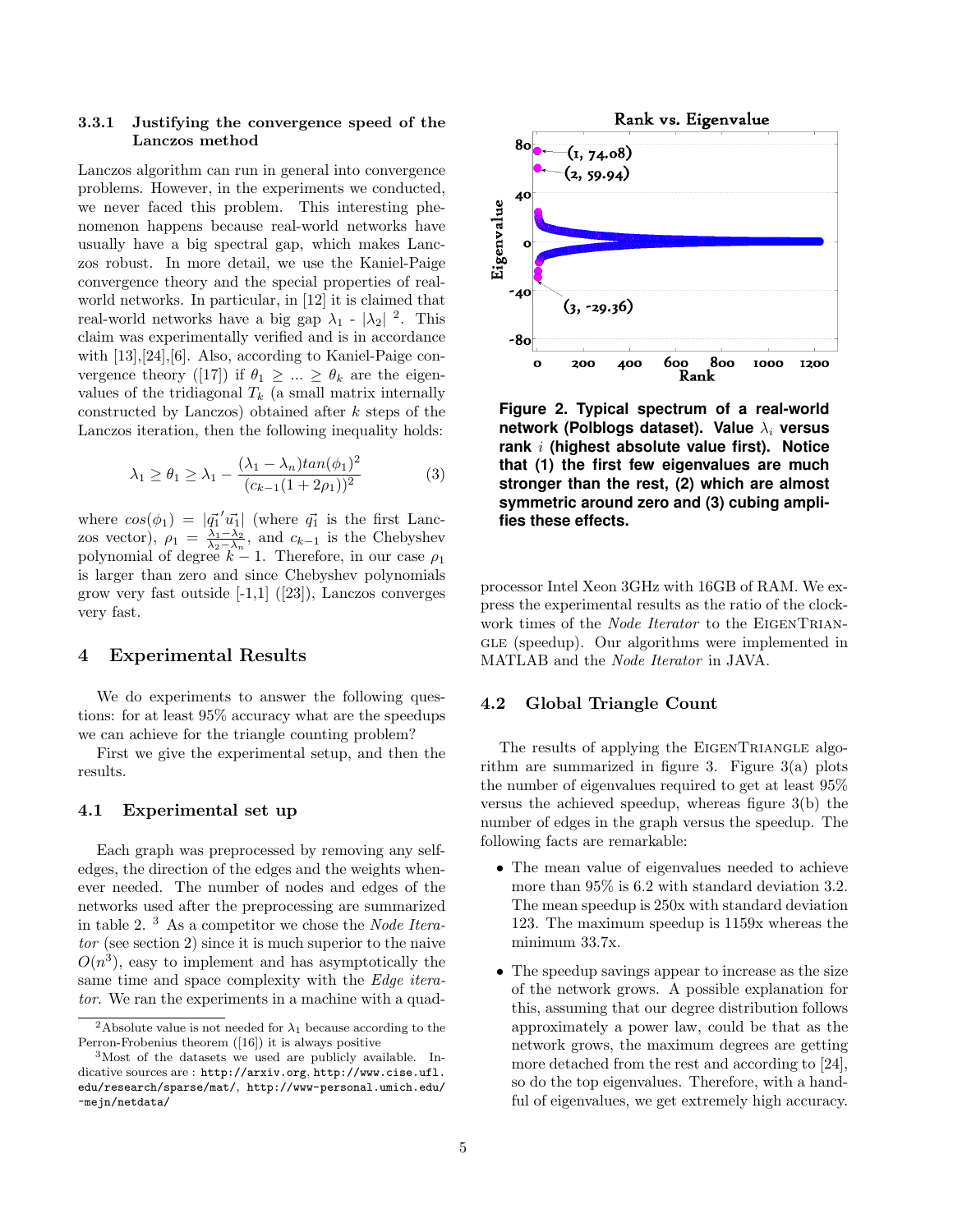

**Figure 3. Scatterplots of the results for 158 graphs. (a) Speedup vs. Eigenvalues: The mean required approximation rank for** ≥ **95% accuracy is 6.2. Speedups are between 33.7x and 1159x, with mean 250.(b) Speedup vs. Edges: Notice the trend of increasing speedup as the network size grows (#edges).**

Finishing this section, we provide the following "rule of thumb": Follow the default  $tol=0.05$  which gave the results reported here. Our experiments showed little sensitivity on the choice of *tol*. Alternatively an even easier rule of thumb is to pick the top 30 eigenvalues (since we got all our results with less than 25 eigenvalues, see figure 3).

#### 4.3 Local Triangle Count

To measure of the performance of the EigenTriangleLocal algorithm, we use Pearson's correlation coefficient  $\rho$  and the relative reconstruction error (as in [4]).

$$
RRE = \frac{1}{n} \sum_{i=1}^{n} \frac{|\Delta_i - \Delta'_i|}{\Delta_i}
$$

In figure 4 we see how well  $\vec{\Delta}'(G)$  approximates  $\vec{\Delta}(G)$ with the top 10 eigenvalues and eigenvectors. The RRE we obtain is  $7 * 10^{-4}$  and  $\rho$  almost 1.

Figure 5 explains why our proposed methods work well in practice. It plots the rank of the approximation vs.  $\rho$ . We observe that after the second rank approximation, for all three networks the approximation is excellent:  $\rho$  is greater than 99.9% whereas the RRE has always order of magnitude between  $10^{-7}$  and 10<sup>−</sup><sup>4</sup> . Similar results hold for the rest of the datasets we experimented with.



**Figure 4. Scatterplot of**  $\Delta'_{i}$  **(estimated #trian**gles of node *i*) vs.  $\Delta_i$  (actual number) for Pol**blogs using a rank 10 approximation. Relative reconstruction error is** 7 ∗ 10<sup>−</sup><sup>4</sup> **and the Pearson's correlation coefficient is 99.97%.**

# 5 Laws and patterns

#### 5.1 TRIANGLEPARTICIPATION law

Figure 6 shows the PDF of the number of triangles that a node participates in. That is, for a given graph, it plots the number of triangles (x-axis) versus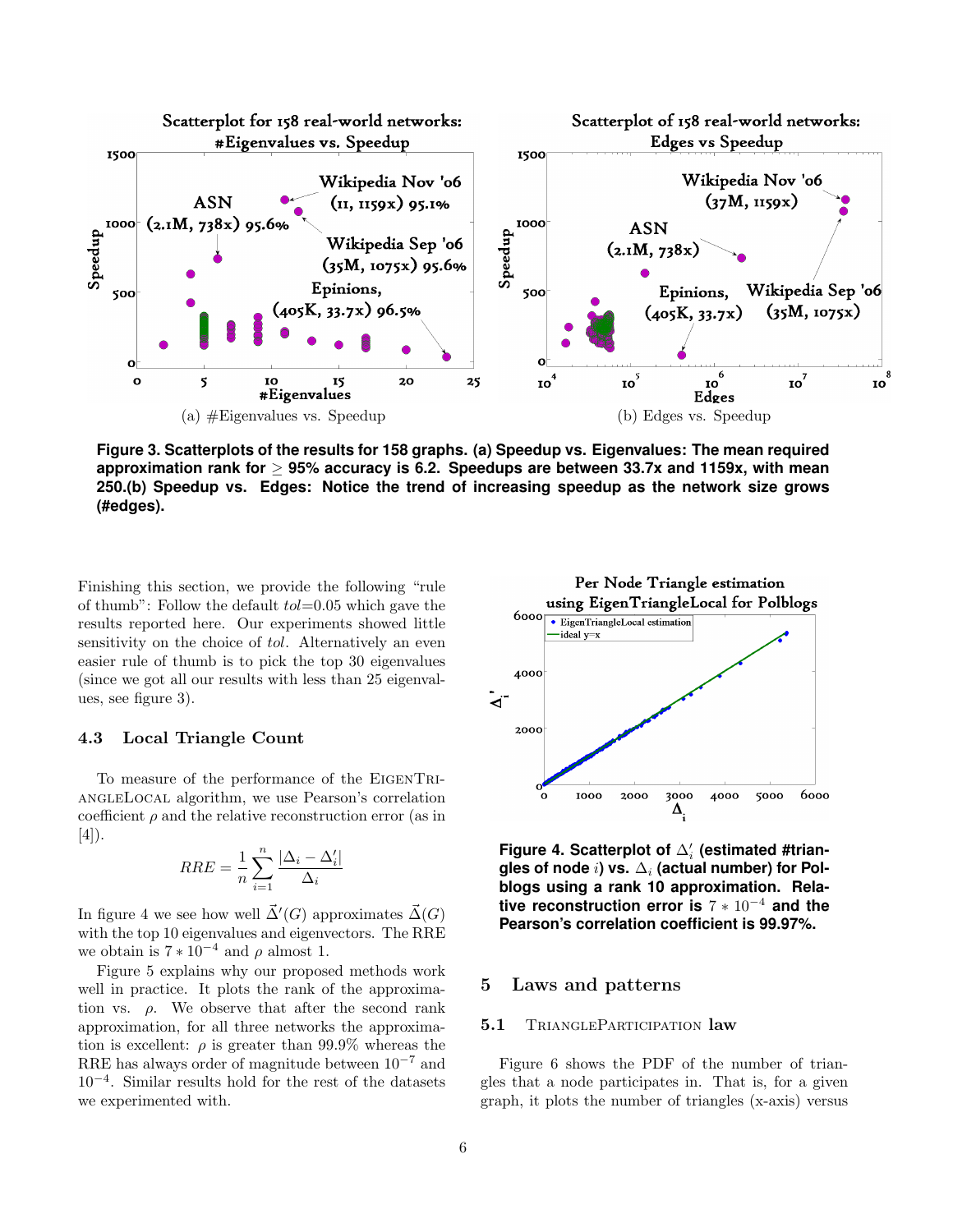| <b>Nodes</b>           | Edges      | Description                 |  |
|------------------------|------------|-----------------------------|--|
| <b>Social Networks</b> |            |                             |  |
| 75,877                 | 405,740    | Epinions network            |  |
| 404,733                | 2,110,078  | Anonymous So-               |  |
|                        |            | cial Network (ASN)          |  |
| Co-authorship networks |            |                             |  |
| 27,240                 | 341,923    | Arxiv Hep-Th                |  |
| Information networks   |            |                             |  |
| 1,222                  | 16,714     | Political blogs             |  |
| 13,332                 | 148,038    | Reuters news,               |  |
|                        |            | Sept 9-11,2001.             |  |
| Web graphs             |            |                             |  |
| 2,983,494              | 35,048,116 | Wikipedia 2006-Sep-25       |  |
| 3,148,440              | 37,043,458 | Wikipedia 2006-Nov-04       |  |
| Internet networks      |            |                             |  |
| 13,579                 | 37,448     | AS Oregon                   |  |
| 23,389                 | 47,448     | CAIDA AS 2004 to 2008       |  |
|                        |            | (means over 151 timestamps) |  |

**Table 2. Summary of real-world networks used.**

the count of nodes participating in that many triangles. Both scales are logarithmic. We show the results only for three of the datasets for brevity (Epinions, Anonymous social network and HEP-TH) , because the rest have similar behavior. The over-arching observation is that the number of participating triangles follows either a power law, or a lognormal-like distribution, with a power-law tail. The important point is that generating these plots can be from 30x to 1000x faster with our proposed algorithms with high accuracy.

#### 5.2 DEGREE-TRIANGLE law

Is there a correlation between the  $i$ -th largest degree  $d_i$ , and the number of triangles? This is the focus of our exploration. The results are surprising, and shown in Figure 7. The Figure plots the degree  $d_i$  vs. the mean number of triangles over all nodes with degree  $d_i$  for the specified networks (the rest of the networks we used had similar behavior and are omitted for brevity). The Figure also has insets, showing the degree distribution (PDF), in log-log scales. We performed least square fitting.

We have the following observations from there.

• DEGREE-TRIANGLE power law:  $\Delta_{avg}^{d_i}$  (see table 1 for notation) follows a power-law with respect to the degree  $d_i$ .





**Figure 5. Local triangle reconstruction for three real-world networks using rank 1 to 10** approximation of the diagonal of  $A<sup>3</sup>$ . Pear**son's correlation coefficient** ρ **vs. approximation rank.Notice that after rank 2** ρ **is greater than 99.9% for all three networks.**

- Slope-complement: it is surprising (at least to us) that the slope  $\tau$  of the DEGREE-TRIANGLE power law is extremely close to the negative of the slope of the degree distribution, whenever the latter follows a power law (figure  $7(a)$ , (b) and (d)) or lognormal-like distribution(figure  $7(c)$ ). For the later, we performed a second least squares fitting, by fixing the slope of the fitted line to be the complementary of the slope of the degree distribution's fitted line. The result would have occured if we had done a manual-visual fitting.
- High-degree deviation: high degree nodes tend to deviate from the earlier slope. This is probably due to the phenomenon that high-degree nodes have a lot of degree-1 nodes, which, obviously, do not contribute to triangles.

# 6 Theoretical Ramifications

## 6.1 Kronecker graphs

Kronecker graphs ([21]) have attracted recent interest, because they can be made to mimick real graphs well ([22]). Here we give a closed formula that estimates the number of triangles for a Kronecker graph. Some definitions first:

Let  $A$  be the *nxn* adjacency matrix of an *n*-node graph  $G_A$  with  $\Delta(G_A)$  triangles, and let  $\mathbf{B} = \mathbf{A}^{[\mathbf{k}]}$  be the k-th Kronecker power of it, that is, an  $n^k \times n^k$ adjacency matrix (see [21] for the exact definition of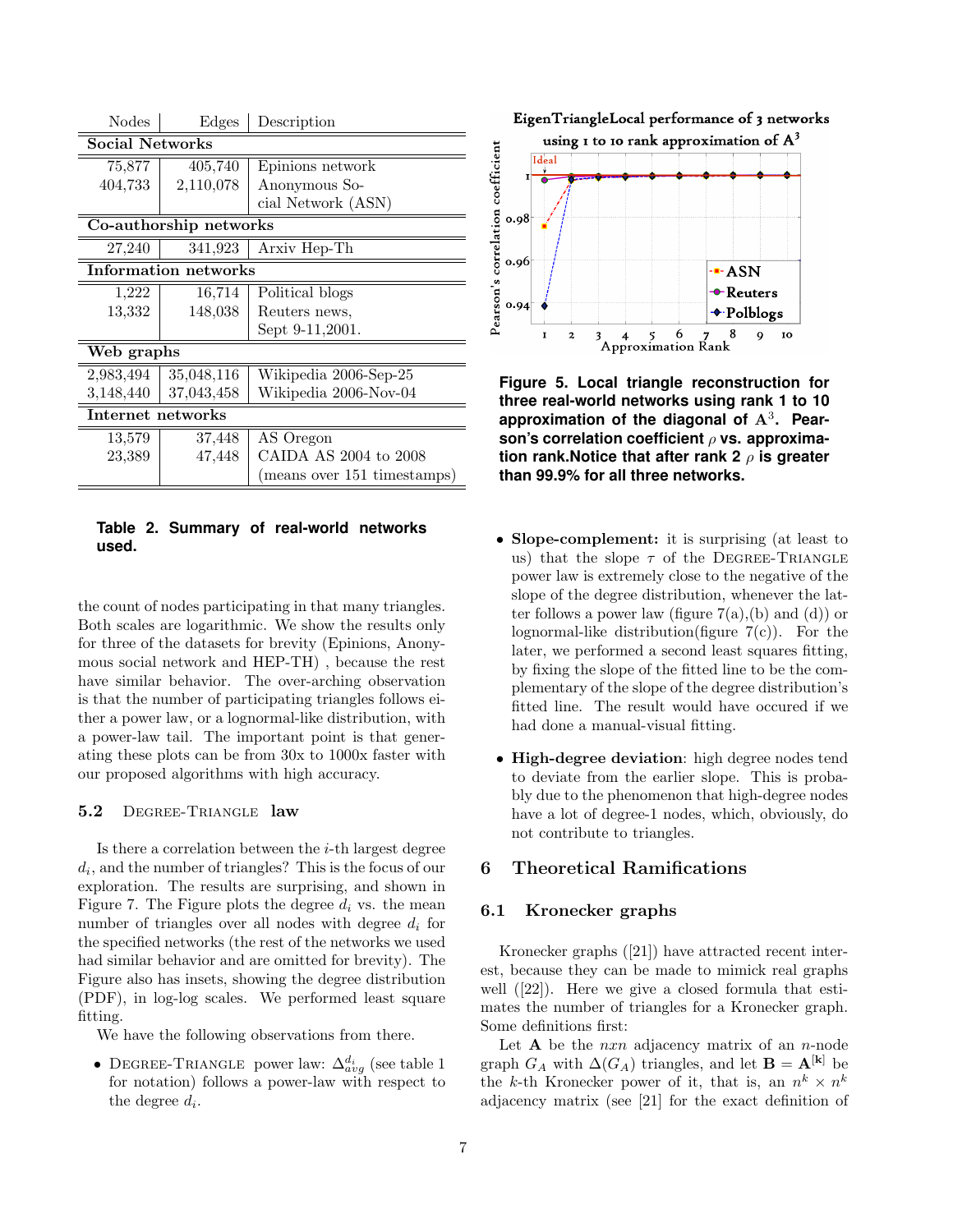

**Figure 6. PDF of participating triangles: Figure plots the count of nodes with** ∆ **triangles vs.** ∆ **in log-log scale. We observe power laws or power law tails in the PDFs .**



Figure 7. Figure plots degree  $\Delta^{d_i}_{avg}$ , the mean number of triangles over all nodes with degree  $d_i$  vs.  $d_i$  for (a) Epinions (b) ASN (c) HEP-th and (d) Reuters networks. Two surprising observations: (i) A **power law emerges.**(ii) **The slope of the fitted line is the complementary of the slope of the fitted line of the degree distribution in the insets (least squares fitting).**

the Kronecker matrix multiplication). Let  $G_B$  denote the corresponding graph.

Let  $\vec{\lambda} = (\lambda_1, ..., \lambda_n)$  be the eigenvalues of matrix **A**. Then we have:

Theorem 6.1 (KroneckerTRC) The number of triangles  $\Delta(G_B)$  of  $G_B$  can be computed from the n eigenvalues of A:

$$
\Delta(G_B) = 6^{2^k - 1} \Delta(G_A)^{2^k} = 6^{2^k - 1} \left(\frac{\sum_{i=1}^n \lambda_i^3}{6}\right)^{2^k}, k \ge 0.
$$
\n(4)

Proof We use induction on the depth of the recursion k. For  $k = 0$ , KRONECKERTRC trivially holds (see thrm. 3.1). So the base case is true. Let KRONECK-ERTRC hold for some  $r \geq 1$ . For notation simplicity, let  $\mathbf{C} = \mathbf{A}^{[r]}$  with eigenvalues  $[\gamma_i]_{i=1...s}$  and  $\mathbf{D} = \mathbf{A}^{[r+1]}$ .

According to the induction assumption:

$$
\delta(G_C) = 6^{2^r - 1} \left(\frac{\sum_{i=1}^n \lambda_i^3}{6}\right)^{2^r}
$$

Now, we will show that KroneckerTRC holds for  $r + 1$ . The eigenvalues  $\psi_1, ..., \psi_{s^2}$ <br>of **D** are the terms of the sum  $(\sum_{i=1}^s \gamma_i)^2$ . We see now that  $\sum_{i=1}^{s^2} \psi_i^3 = (\sum_{i=1}^s \gamma_i^3)^2 \Leftrightarrow$  $\delta(G_D) = 6\delta(G_C)^2 \Leftrightarrow \delta(G_D) = 6^{2^{r+1}-1} \left(\frac{\sum_{i=1}^n \lambda_i^3}{6}\right)^{2^{r+1}}.$ So, KRONECKERTRC holds for all  $k \geq 0$ . The expression can be further simplified:  $\Delta(G_B) = \frac{\left(\sum_{i=1}^n \lambda_i^3\right)^2}{6}$  $\frac{1-\gamma_i}{6}$ . Q.E.D

This results in tremendous speed savings, and perfect accuracy.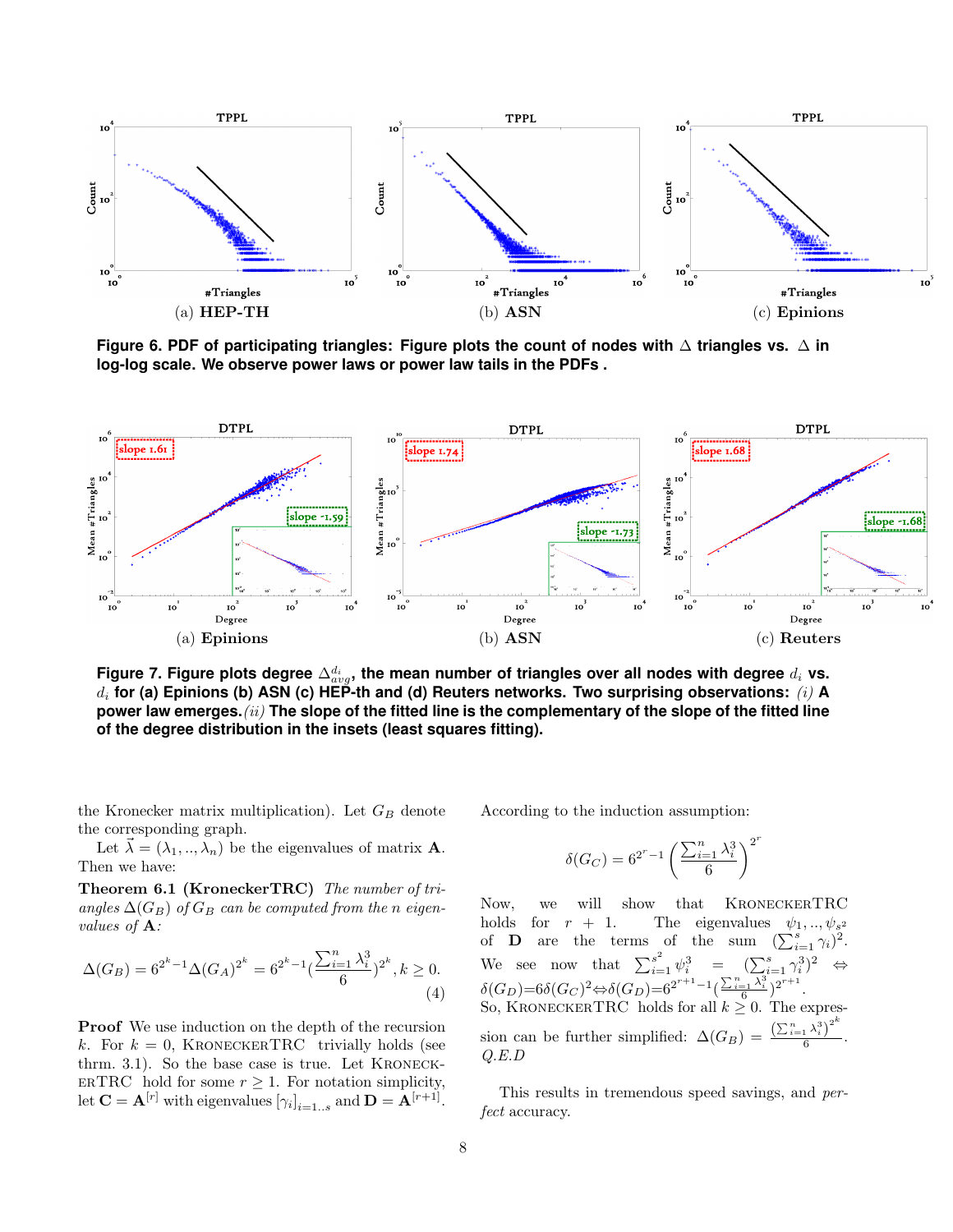Timing results, and stochastic Kronecker graphs Experimenting on a small deterministic Kronecker graph with 6,561 nodes and 839,808 edges coming from the 3-clique initiator with depth of recursion equal to 3, we get  $10^6$  faster performance. As the size of the Kronecker graph increases, we obtain arbitrarily huge speedups.

What is interesting is that the KroneckerTRC theorem also leads to fast estimation of triangles, even for stochastic Kronecker graphs (see [22] for the definitions). Stochastic Kronecker graphs have been shown to mimick real graphs very well. Intuitively, a stochastic Kronecker graph is like a deterministic one, with a few random edge deletions and additions. Our experiments with a stochastic Kronecker graphs show that these random edge manipulations have little effect on the accuracy. Specifically, our experiments with  $n=6,561$  and  $m=2,202,808^4$ , show that we obtain  $1.5 * 10^6$ x faster execution, while maintaining 99.34% accuracy. Similar results hold for other experiments we conducted as well. Proving bounds for the accuracy for stochastic Kronecker graphs is an interesting research direction.

## 6.2 Erdős-Rényi graphs

It is interesting to notice that our algorithm is guaranteed to give high accuracy and speedup performance for random Erdős-Rényi graphs. This is due to the so-called Wigner's semi-circle law for all but the first eigenvalue [15]. For example, for a graph with  $n = 20,000$  and  $p = 0.6$ , using EIGENTRIANGLELOcal with 0.05 tolerance parameter, we get 1600 faster performance compared to the Node Iterator with relative error  $5 * 10^{-5}$  and Pearson's correlation coefficient almost equal to  $1<sup>5</sup>$ .

## 7 Conclusions

The main contribution of this work is the Eigen-TRIANGLE algorithm. It uses a link between the number of triangles and the eigenvalues (Theorem 3.1) of the adjacency matrix and the observation that just the top eigenvalues contribute significantly to the total number of the triangles. This is a major observation opening the door to the vast machinery of readily available, highly fine-tuned eigenvalue algorithms and implementations. These algorithms are not only fast,

but, most of them have been parallelized, or can be easily parallelized on the emerging map/reduce ('hadoop') architecture. Thus, our method can be trivially applied on huge, peta-byte scale graphs, as long as there is an eigenvalue implementation available, like Lanczos.

The main contributions of this work are the following:

- We give the EIGENTRIANGLE algorithm, which gives excellent accuracy, for huge speedups: over 95% accuracy, for 30x to 1000x speedups, for all the 158 real networks we tried.
- We give the EIGENTRIANGLELOCAL algorithm based on Theorem 3.2, which can quickly estimate the number of triangles that a given node participates in. Again, the accuracy/speedup results are excellent, for all the datasets we tried.
- Both algorithms, as Figure 3(b) implies, appear to have a trend of increasing speedup savings as the network size grows. Furthermore in all datasets we experimented with, 30 eigenvalues are always enough to obtain high accuracy, no matter the size of the network. Figure 3(a) indicates strongly this fact.
- We were able to discover two new laws with certain surprising properties (at least to us): the TRIANgleParticipation and the Degree-Triangle laws. Thanks to our fast triangle-counting methods these laws can be found fast with high accuracy.

A very promising direction is mining huge graphs, using a map/reduce ('hadoop') architecture ([10]). Our algorithms are steps towards this direction.

## References

- [1] L. A. Adamic and N. Glance. The political blogosphere and the 2004 u.s. election: divided they blog. In LinkKDD '05: Proceedings of the 3rd international workshop on Link discovery, pages 36–43, New York, NY, USA, 2005. ACM.
- [2] N. Alon, R. Yuster, and U. Zwick. Finding and counting given length cycles. Algorithmica, 17(3):209–223, 1997.
- [3] Z. Bar-Yosseff, R. Kumar, and D. Sivakumar. Reductions in streaming algorithms, with an application to counting triangles in graphs. In SODA '02: Proceedings of the thirteenth annual ACM-SIAM symposium on Discrete algorithms, pages 623–632, Philadelphia, PA, USA, 2002. Society for Industrial and Applied Mathematics.

<sup>4</sup> Initiator matrix (using MATLAB's notation): [.99 .9 .9;.9 .99 .1;.9 .1 .99],depth of recursion: 3

<sup>&</sup>lt;sup>5</sup>It makes no sense to apply EIGENTRIANGLE on Erdős-Rényi since the total number of triangles is approximately  $\left(\begin{array}{c} n \\ 3 \end{array}\right) p^3$ .